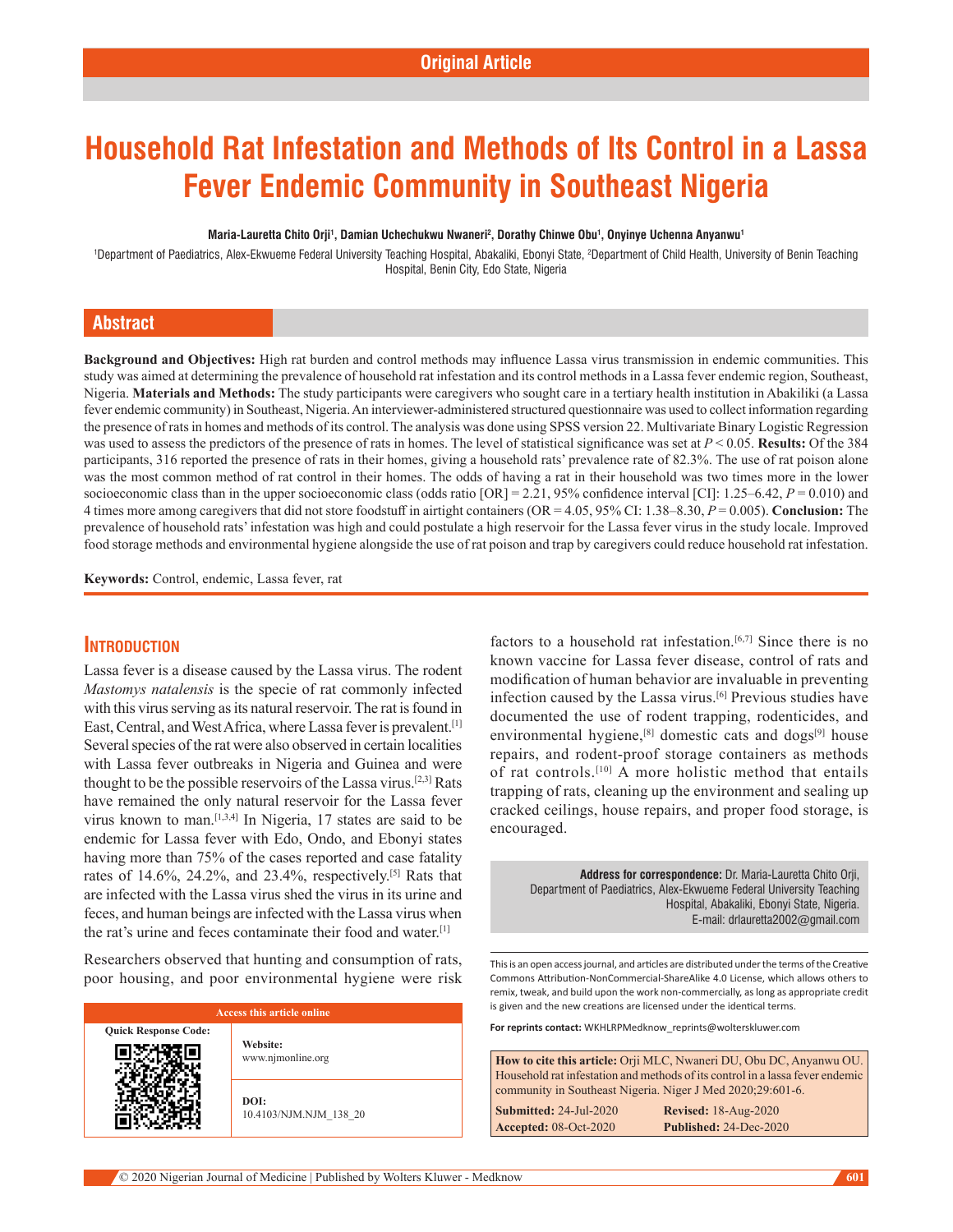Ebonyi State is one of the states in Nigeria noted for several Lassa fever outbreaks and currently ranked third among states with the high prevalence rates of Lassa fever in Nigeria.<sup>[5,11]</sup> Despite the huge burden of the disease, little is known about the household rats' infestation and methods of its control in the communities where the Lassa fever outbreak is common. A hospital‑based record in Abakaliki showed that a total of 56 cases of Lassa fever disease were seen from 10 Local Government Areas (LGA) in 2018. In 2019, 85 cases were observed in 12 LGA with Izzi, Abakaliki, Ohaozara, and Ikwo LGA having the majority of the cases. One major research question is, "Could a high burden of household rats' infestation explain the high Lassa fever disease outbreaks in this endemic region?" In a view to answering this research question, this study was designed to determine the prevalence rate of household rats' infestation as well as identifying the various methods of its control in the study locale. It is also set to describe the relationship between household rats' infestation and some hygiene‑related practices such as storing foodstuff in airtight containers, the closing of windows/doors at night, the spread of foodstuff on the ground, and rat consumption among respondents living in Lassa endemic communities. It is expected that findings will guide the health education of the populace which may reduce Lassa virus transmission in endemic communities.

#### **Materials and Methods**

This study was a cross-sectional hospital-based study carried out from April 2019 to March 2020. Study participants were caregivers who visited the Alex‑Ekwueme Federal University Teaching Hospital Abakiliki (AE‑FUTHA), Ebonyi State for one form of illness or the other but reside in any of the 13 LGA of Ebonyi State with a record of Lassa fever outbreaks in the last two years. AE-FUTHA oversees patients from all the 13 LGAs in the State.

Ebonyi State is one of the six states created from parts of both Enugu and Abia States in 1996 by the then Federal Military Government. It has three senatorial districts (North, South, and Central) and 13 LGAs and has a total population of about  $2,176,947$  inhabitants.<sup>[12]</sup> The inhabitants are mainly Igbo speaking, and the LGA with the most common Lassa fever outbreaks are Izzi, Abakiliki, Ohaozara, and Ikwo. Some communities in these LGA are semiurban with few urban slums, while the large majority is rural. Houses were both made of block/cement and were both story buildings and bungalows. Some of the roads in the communities were tarred with good drainage, but some of the communities, especially the semiurban and rural, were surrounded by bushes. The populace is mainly civil servants, traders and some others are subsistence farmers and artisans. Although the peak incidence of Lassa fever disease is during the dry season, sporadic cases have been reported in the rainy season in Ebonyi state.

The sample size was calculated using a prevalence rate of 50.0% where the prevalence rate is unknown. The sample size

was determined by the formula for sample size appropriate for an infinite population (i.e.,  $>10,000$ ).<sup>[13]</sup>

$$
n = Z^2 pq/d^2.
$$

Where  $n =$  sample size when the population is  $> 10,000$ 

 $Z =$  the standard normal deviate, usually set at 1.96 (which corresponds to 95% CI)

 $p =$  the proportion in the target population with the presence of household rats

$$
q=1-p
$$

 $=1-0.5 = 0.5$ 

 $d =$  degree of accuracy desired, which for this study is set at 0.05 (proportion of the sampling error tolerated)

Thus 
$$
n = \frac{(1.96)^2 (0.50)(0.5)}{(0.05)^2} = 384
$$
.

Caregivers of children aged 17 years and below that presented to the children outpatient clinic of AE‑FUTHA, who are residing in Ebonyi State, and who gave written informed consent were included in the study. The recruitment of subjects was done consecutively until the sample size was reached. Case notes of the recruited subjects were tagged with a number to avoid double recruitment.

Collection of data was carried out using an interviewer-administered structured questionnaire that contained information on sociodemographics, presence of rats in the house, place of residence, type of house, and other hygienic practices. The socio-economic classification of caregivers was determined using the classification by Oyedej $i^{[14]}$  which classified subjects into five groups namely I to V using the average sum of maternal and paternal education and occupation. These groups were then categorized into upper social class if the average sum is I–III and lower social class if IV–V.

#### **Ethical considerations**

Ethical approval was sought and obtained before commencement of study from the Human Research and Ethical Committee of AE‑FUTHA (REC APPROVAL NUMBER 24/06/2017‑28/04/2019). The study was explained to mothers/ caregivers and only those who gave informed written consent were included in the study.

#### **Data analysis**

The data collected were entered into Statistical Package for the Social Sciences (version 22, IBM SPSS, Chicago, USA). The sociodemographics of caregivers and methods of rat controls were presented as frequency tables and charts respectively. Bivariate analysis was used to determine the relationships between sociodemographics and the presence of rats in homes as well as the relationship between hygienic practices at home and the presence of rats in homes. Statistically significant findings from the Chi-square  $(\chi^2)$  test were further subjected to a multivariate binary logistic regression analysis and adjusted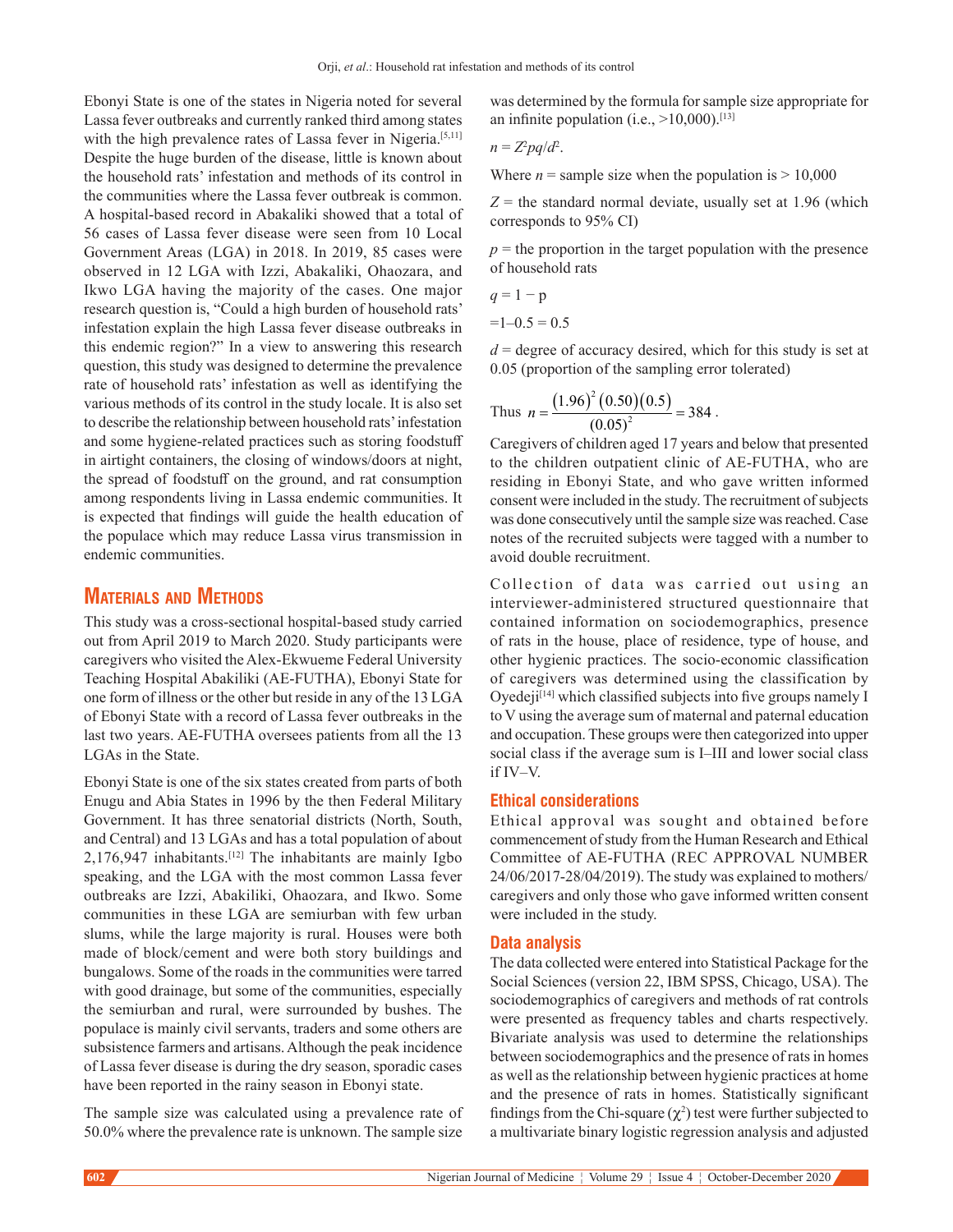odds ratios which were carried out to assess the various predictors of household rat's infestation. The level of statistical significance was set at  $P < 0.05$  at a 95% confidence level.

### **Results**

Of the 384 caregivers that participated in the study, the mean age was  $33.37 \pm 7.61$  years, with a male to female ratio of 1:2.4. Participants from lower socio-economic class were 223 (58.1%), residents dwelling in urban areas were 301 (78.4%), and those living in the bungalow were 224 (58.4%) as shown in Table 1.

A total of 316 caregivers reported the presence of rats in their homes, giving a prevalence of household rats' infestation of 82.3%. Two hundred and nine (66.1%) caregivers use only rat poison as their method of rat control, 68 (21.5%) used rat trap, while 31 (9.8%) caregivers used a combination of predators such as cats, killing rats on‑site, and repairing damaged ceilings, which were depicted as 'others' in the bar chart [Figure 1].

Table 2 shows the relationship between the presence of rats in homes and sociodemographic. A total of 198 (88.8%) caregivers from the lower socioeconomic class reported rats in their homes compared to 118 (73.3%) from the upper socioeconomic class. Similarly, 200 (89.3%) caregivers who live in bungalow apartments reported rats in their homes compared to 116 (72.5%) of their colleagues that live in story buildings. There were statistically significant relationships between the presence of rats in homes and the socioeconomic class (*P*=<0.001) and the presence of rats in homes and type of housing ( $P = 0.001$ ).

A total of 159 (89.3%) of the caregivers who sometimes leave their windows and/or doors open at night and 105 (89.0%) of them spread their foodstuffs on the ground to dry had rats in their homes. Thirty-seven (94.9%) study participants that sometimes use rats for meals had rats in their homes and 137 (91.9%) that sometimes do not store foodstuffs in airtight containers reported the presence of rats in homes. There were significant



**Figure 1:** Methods of rat control

relations between the presence of rats in homes and leaving windows and/or doors open at night  $(P = 0.002)$ , spreading of foodstuffs on the ground to dry  $(P = 0.022)$ , and foodstuffs not stored in an airtight container  $(P = 0.001)$  [Table 3].

The predictors of the presence of rats in the homes as shown in Table 4 were socioeconomic class (OR =  $2.21, 95\%$ CI: 1.25–6.42  $P = 0.010$ ), type of housing (OR = 0.43, 95%) CI:  $1.60-4.91, P=0.004$ , and not storing foodstuff in airtight container (OR = 4.05, 95% CI: 1.38–8.30, *P* = 0.005).

#### **Discussion**

This study observed a high prevalence of household rat infestation. A report from an urban rodent survey by the Centers for Disease Control and Prevention noted that areas with rat infestation rates above 25% were considered high risks to rodent-borne diseases.<sup>[15]</sup> Aside from being reservoirs for infectious diseases such as Lassa fever, rats contaminate

| Table 1: Sociodemographics of study participants |                                |  |  |
|--------------------------------------------------|--------------------------------|--|--|
| <b>Sociodemographics</b>                         | Frequency $(n=384)$ , n $(\%)$ |  |  |
| Age (years)                                      |                                |  |  |
| <35                                              | 263 (68.5)                     |  |  |
| $36 - 45$                                        | 100(26.0)                      |  |  |
| >45                                              | 21(5.5)                        |  |  |
| Gender                                           |                                |  |  |
| Male                                             | 113 (29.4)                     |  |  |
| Female                                           | 271 (70.6)                     |  |  |
| Place of residence                               |                                |  |  |
| Urban                                            | 301 (78.4)                     |  |  |
| Rural                                            | 83 (21.6)                      |  |  |
| Socioeconomic class                              |                                |  |  |
| Upper                                            | 161 (41.9)                     |  |  |
| Lower                                            | 223 (58.1)                     |  |  |
| Type of accommodation                            |                                |  |  |
| Story building                                   | 160(41.6)                      |  |  |
| Bungalow                                         | 224 (58.4)                     |  |  |

#### **Table 2: Bivariate analysis to determine the relationship between the presence of rats in household and sociodemographic**

| <b>Sociodemographics</b> | Presence of rat in<br>houses $(\%)$ |           | $\chi^2$ | Ρ          |
|--------------------------|-------------------------------------|-----------|----------|------------|
|                          | Yes                                 | No        |          |            |
| Socio-economic class     |                                     |           |          |            |
| Upper                    | 118(73.3)                           | 43 (26.7) | 15.41    | $< 0.001*$ |
| Lower                    | 198 (88.8)                          | 25(11.2)  |          |            |
| Place of residence       |                                     |           |          |            |
| <b>Urban</b>             | 243 (80.7)                          | 58 (19.3) | 2.33     | 0.127      |
| Rural                    | 73 (88.0)                           | 10(12.0)  |          |            |
| Type of housing          |                                     |           |          |            |
| Story building           | 116(72.5)                           | 44 (27.5) | 18.05    | $< 0.001*$ |
| Bungalow                 | 200 (89.3)                          | 24(10.7)  |          |            |
| *Significant             |                                     |           |          |            |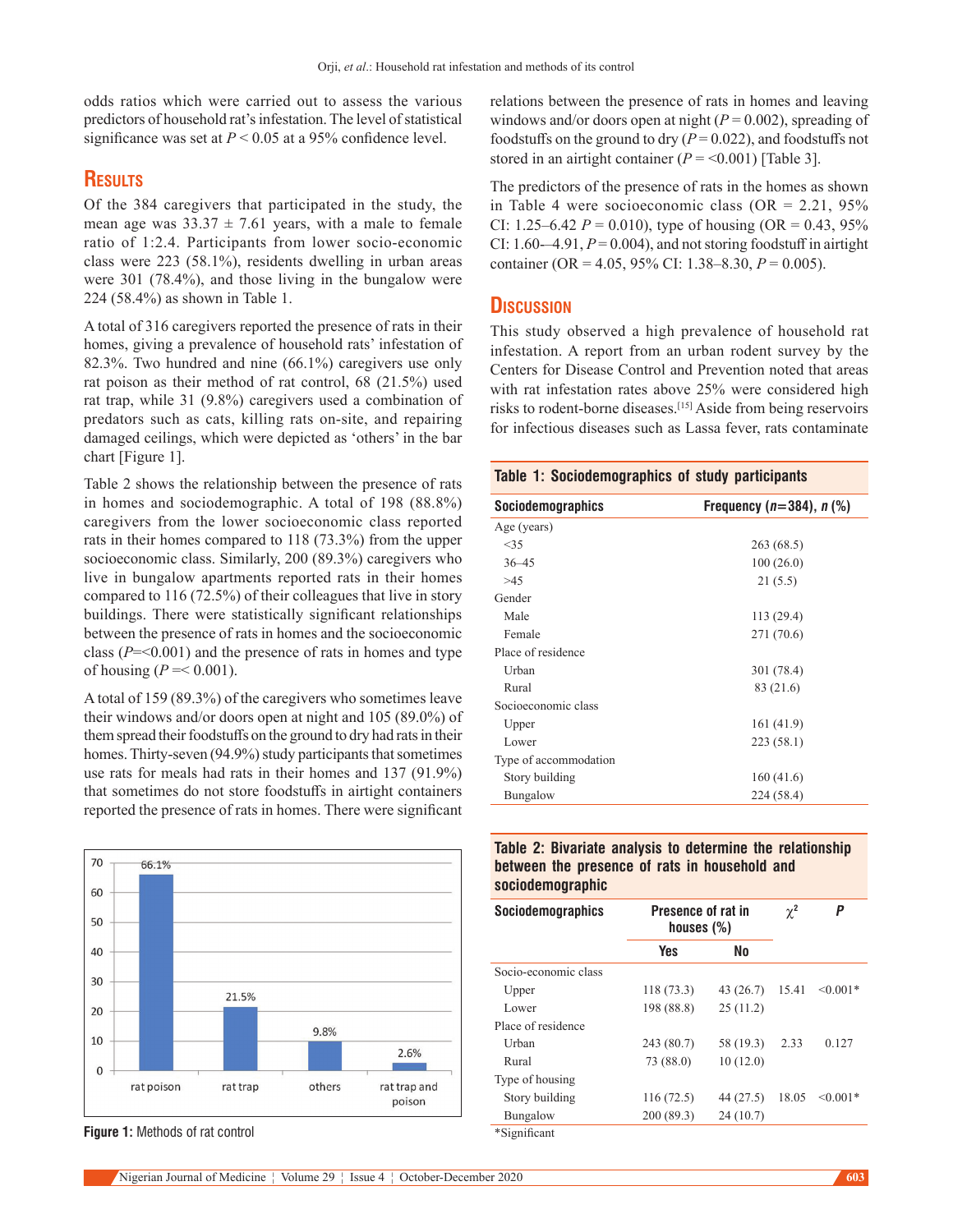#### **Table 3: Bivariate analysis to determine the relationship between the presence of rats in homes and various hygiene-related practices in the homes**

| <b>Practices at home</b>                 | Presence of rat in houses (%) |           | $\chi^2$ | Ρ          |
|------------------------------------------|-------------------------------|-----------|----------|------------|
|                                          | Yes                           | <b>No</b> |          |            |
| Open windows/doors at night              |                               |           |          |            |
| Always                                   | 134 (77.5)                    | 39(22.5)  | 12.41    | $0.002*$   |
| Sometimes                                | 159 (89.3)                    | 19(10.7)  |          |            |
| Never                                    | 23(69.7)                      | 10(30.3)  |          |            |
| Spread of Food outside                   |                               |           |          |            |
| Yes                                      | 105(89.0)                     | 13(11.0)  | 5.23     | $0.022*$   |
| N <sub>0</sub>                           | 211 (79.3)                    | 55 (20.7) |          |            |
| Use of rat as food                       |                               |           |          |            |
| Sometimes                                | 37 (94.9)                     | 2(5.1)    | 4.79     | 0.083      |
| Never                                    | 279 (80.9)                    | 66 (19.1) |          |            |
| Foodstuffs stored in airtight containers |                               |           |          |            |
| Always                                   | 37(77.1)                      | 11(22.9)  | 15.61    | $< 0.001*$ |
| Sometimes                                | 137 (91.9)                    | 12(8.1)   |          |            |
| Never                                    | 142 (75.9)                    | 45(24.1)  |          |            |
|                                          |                               |           |          |            |

\*Significant

#### **Table 4: Multivariate binary logistic regression analysis of risk factors to the presence of rats in the house**

| <b>Risk factors</b>                | Coefficients | <b>Adjusted OR</b> | 95% CI        | Ρ        |  |
|------------------------------------|--------------|--------------------|---------------|----------|--|
| Social class                       | 0.852        | 2.21               | $1.25 - 6.42$ | $0.010*$ |  |
| Spread foodstuff<br>outside        | 0.204        | 0.720              | $1.02 - 3.95$ | 0.376    |  |
| Type of housing                    | $-0.856$     | 0.428              | $1.60 - 4.91$ | $0.004*$ |  |
| Food storage in airtight container |              |                    |               |          |  |
| Always                             | Reference    |                    |               |          |  |
| Sometimes                          | 0.866        | 2.38               | $1.06 - 3.40$ | $0.018*$ |  |
| Never                              | 1.400        | 4.05               | $1.38 - 8.30$ | $0.005*$ |  |
| Opening windows/doors at night     |              |                    |               |          |  |
| Always                             | $-260$       | 0.771              | $0.66 - 3.40$ | 0.571    |  |
| Sometimes                          | $-994$       | 0.370              | $0.36 - 2.19$ | $0.040*$ |  |
| Never                              | Reference    |                    |               |          |  |

\*Significant. OR: Odds ratio, CI: Confidence interval

food and the environment with rat droppings.<sup>[1]</sup> Rats are very destructive in that they eat electric cable, exposing the naked wires to fire outbreaks. Despite that majority of the respondents live in urban areas, the household rats' infestation rate was high. This could be attributed to the fact that most of the respondents belonged to lower socioeconomic status and are more likely to live in urban slums and in bungalows. The urban slums are characterized by poor housing conditions, unplanned urbanization, dirty trash, and cans which may serve as harborages for rats.[16] This high rats' infestation observed in this study was similar to findings observed in Osogbo, Osun state  $(90.9\%)$ <sup>[16]</sup> and Esan, Edo state  $(96.1\%)$ <sup>[17]</sup> and 85.2% and 92.4% in urban slums and rural villages in Los Rios, Southern Chile,<sup>[18]</sup> respectively. Contrary to our findings, other researchers observed 70.6% in Benin City, Edo State,<sup>[19]</sup> 54% in Johannesburg, South Africa,<sup>[20]</sup> 45.9% in Salvador, Brazil,<sup>[21]</sup> and 41% in Kaohsiung City, Taiwan.[22] Differences in the

socioeconomic status, standard of living, and quality of houses, personal and environmental hygiene of the respondents, as well as community awareness level of harmful effects of rodents and their active participation in its control, may have contributed to these varying prevalence rates. Improper waste disposal results in the creation of breeding places for rats, while poor levels of housing offer easy access to rodents, which is more common in urban areas.[16,23]

Socioeconomic status predicted the presence of rats in houses in this study. Researchers[20] in South Africa observed increased household rats' infestation is associated with lower income, living in informal areas, overcrowding, cracks in dwelling walls, and internal damps while having a cat in the home lowered the risk of reporting rodents. Similar associations between dwelling‑specific variables and the prevalence of commensal rodents were recorded in another study.[24] A community-based study in Taiwan had reported bungalows, farmers or laborers, and total residential area of more than 105 m2 as well as empty space, and resource recycling stations in the community were significant demographic and environmental factors associated with a rodent infestation.[22] In Brazil,[21] the presence of open sewers, easy access to food, harborage serving as suitable places for hiding nesting and entry points, dilapidated fences and walls, and holes in the roof were associated with a rodent infestation. Many of these variables are a socioeconomic proxy for underlying poverty, which supports the suggestion that rodents in effect, serve as an indicator of neighborhood deterioration.<sup>[25]</sup> A study<sup>[26]</sup> in South-Western Nigeria has shown that good housing standards and a clean environment are effective measures of tackling the spread of the Lassa fever disease and control of the rodents.

Control of rodents is very intricate as they are very secretive and not easily seen because many of them are nocturnal mammals.[27] In this study, the major method for the control of rats used as rat poison. Rat poisons are readily available in the market, sold at cheap prices, and are easy to prepare compared to other control measures. Hence, it may explain the reason for its preference by respondents among other control measures. Poisoning of rats with bait may not be ideal indoors as these rats may die inside the apartment and create an odor and fly problem. Rats poisons if not properly stored in homes may lead to accidental poisoning in children. This was similar to the findings in studies in Osun<sup>[16]</sup> and Edo states,<sup>[19]</sup> Nigeria. Although the content of these rat poisons is not known, there is a need to regulate their use at the community level to avoid environmental contamination and hazards from chemical poisoning.

Other methods of rats/rodent control should be encouraged such as rat traps and cats to control rats as observed in some studies in Esan, Edo State, Nigeria,<sup>[19]</sup> and Los Rios, Chile.[18] Awareness of more effective environmental hygiene or chemical rodenticides as a control measure should be intensified.[28] This is because rodents have been found to have high learning habits that enable them to avoid traps, bait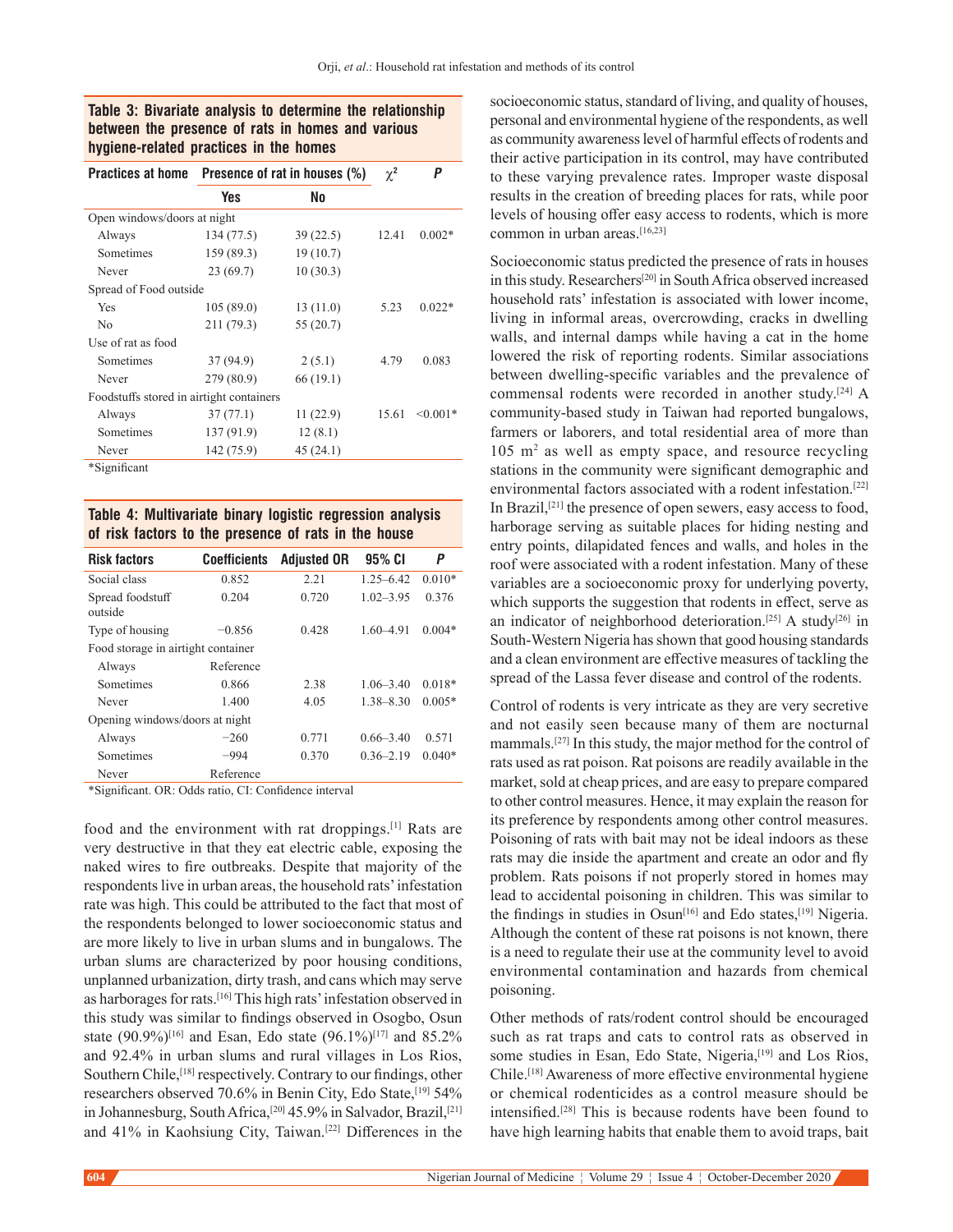shyness/aversion to acute poisons, and avoidance of man's antic employed in controlling them. Proper management of empty spaces and resource recycling stations have been advocated in some communities with huge control successes.[21] Studies have also clearly demonstrated the superiority of environmental improvement over the use of poisons as a rat control technique.[23] Therefore, integrated rodent management based on sound eco‑biology and ethnology of species should be utilized in other to address the burden of household rats' infestation at the community level.

This study found a significant association between household rats' infestation and keeping windows or doors of houses open at night and spreading of food on the floor outside houses. These practices should be discouraged. As regards the spreading of foodstuff on the floor, rats are omnivores and feed on the same food as humans. However, these rats shed saliva, urine, and feces on these food items which act as a reservoir for the germs such as the Lassa fever virus and have been observed as the major means of the disease.[1]

Of concern is the level of rat consumption observed in this study; where one out every 10 respondents consumed rat. Viral hemorrhagic fevers(Lassa fever inclusive) have been observed to be common in locations/communities where bush meats are highly consumed.<sup>[7]</sup> Processes involved in the killing, dressing, and preparing these delicacies have been observed as the risk to the transmission of the disease. A study<sup>[10]</sup> conducted in a rural area in the same locality had reported a rat consumption rate of 11.0%, Osun State 20.2%[16] while a study conducted in Benin City, Edo state<sup>[17]</sup> observed a lower consumption rate of 4.4%. These regions have been noted for epidemics of Lassa fever disease.[10,16,17]

#### **Conclusion**

The findings in this study showed that many households were infested with rats and this may not be unconnected with several Lassa fever outbreaks experienced in these LGAs of the past. Rat poison alone was the preferred control measure for rats. Households from the lower social class were twice likely to have rats' infestation than those from the upper social class. Not storing foodstuffs in an airtight container and living in bungalows were other predictors of household rats' infestations.

#### **Recommendations**

Combined methods of rat control using rat poison, trap, and environmental sanitation by the caregivers should be sought for rather than the mono-prong approach of use of rat poisoning. Household members are encouraged to store their foodstuffs in airtight containers and keep their doors and windows closed, especially toward evening hours as good means of preventing rat infestations. Government improvement of the socioeconomic class of community members and possible good housing schemes could reduce household rats' infestation.

#### **Acknowledgment**

We wish to acknowledge the medical officers that assisted in the filling of the questionnaires.

## **Financial support and sponsorship**

Nil.

#### **Conflicts of interest**

There are no conflicts of interest.

#### **References**

- 1. Centers for Disease Control and Prevention. Imported Lassa fever-new Jersey, 2004. MMWR Morb Mortal Wkly Rep 2004;53:894‑7.
- 2. Tomori O, Fabiyi A, Sorungbe A, Smith A, M. cCormick JB. Viral Haemorrhagic fever antibodies in Nigerian Populations. Am J Trop Med Hyg 1988;38:407‑10.
- 3. Fichet-Calvet E, Lecomte E, Kiovogui L, Soropogui B, Dove A, Kourouma F, *et al*. Fluctuations of abundance and Lassa virus prevalence in Mastomys natalensis in Guniea, WA. Vector‑Borne Zoonotic Dis 2007;7:119‑208.
- 4. Olayemi A, Cadar D, Magassouba N, Obadare A, Kourouma F, Oyeyiola A, *et al*. Small mammal diversity and dynamics within Nigeria, with emphasis on reservoirs of the Lassa virus. Syst Biodivers. 2017;15:1‑10.
- 5. Ilori EA, Furuse Y, Ipadeola OB, Dan‑Nwafor CC, Abubakar A, Womi‑Eteng OE, *et al*. Epidemiologic and clinical features of Lassa fever outbreak in Nigeria, January 1‑May 6, 2018. Emerg Infect Dis 2019;25:1066‑74.
- 6. Mari Saez A, Cherif Haidara M, Camara A, Kourouma F, Sage M, Magassouba N, *et al*. Rodent control to fight Lassa fever: Evaluation and lessons learned from a 4‑year study in Upper Guinea. PLoS Negl Trop Dis 2018;12:e0006829.
- 7. Ter Meulen J, Lukashevich I, Sidibe K, Inapogui A, Marx M, Dorlemann A, *et al*. Hunting of peridomestic rodents and consumption of their meat as possible risk factors for rodent-to-human transmission of Lassa virus in the Republic of Guinea. Am J Trop Med Hyg 1996;55:661‑6.
- 8. Taylor PJ, Artntzen L, Hayter M, Iles M, Frean J, Belmain S. Understanding and managing sanitary risks due to rodents zoonoses in an African city: Beyond the Boston Model. Integr Zool 2008;3:38‑50.
- 9. Mahlaba TA, Monadjem A, McCleery R, Belmain SR. Domestic cats and dogs create a landscape of fear for pest rodents around rural homesteads. PLoS One 2017;12:e0171593.
- 10. Ossai EN, Onwe OE, Okeagu NP, Ugwuoru AL, Eze TK, Nwede AS. Knowledge and preventive practices against Lassa fever among heads of households in Abakaliki metropolis, Southeast Nigeria: A cross‑sectional study. Proc Singapore Healthc Proc Singapore Healthc 2020;29:73-80.
- 11. Ajayi NA, Nwigwe CG, Azuogu BN, Onyire BN, Nwonwu EU, Ogbonnaya LU, *et al*. Containing a Lassa fever epidemic in a resource‑limited setting: Outbreak description and lessons learned from Abakaliki, Nigeria (January‑March 2012). Int J Infect Dis 2013;17:e1011‑6.
- 12. National Population Commission. Report of Nigeria national population commission on 2006 census. Popul Dev Rev 2007;33:206-10.
- 13. Araoye MO. Sample size determination. In: Research Methodology with Statistics for Health and Social Sciences. 1st ed.. Ilorin: Nathadex Publishers; 2004. p. 115‑20.
- 14. Oyedeji GA. Socio‑economic and cultural background of hospitalized children in Ilesha Nigeria. Niger J Paediatr 1985;12:111‑8.
- 15. Centers for Disease Control and Prevention. Integrated Pest Management: Conducting Urban Rodent Surveys. Atlanta: Centers for Disease Control and Prevention; 2006. Available from: https://www.cdc.gov/nceh/ehs/ Docs/IPM\_Manual.pdf. [Last accessed on 2020 Jan 30].
- 16. Olalekan AW. Community awareness and perception towards rodent control: Implications for prevention and control of Lassa fever in urban slums of southwestern Nigeria. Malta J Heal Sci 2015;2:26‑32.
- 17. Tobin E, Asogun D, Happi C, Ogbaini E, Gunther S. Risk factors for